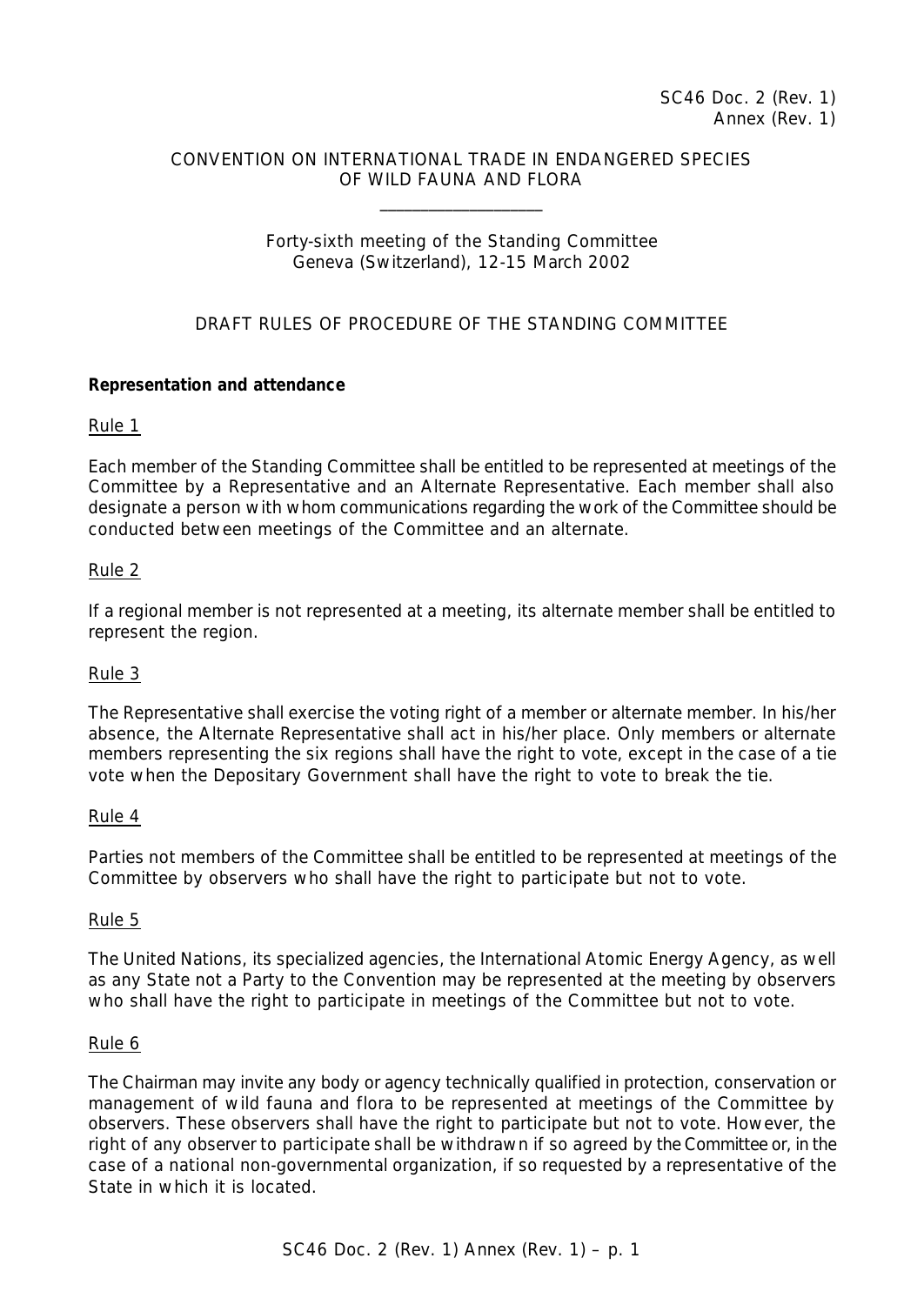# **Credentials**

# Rule 7

The Representative or, in his/her absence, the Alternate Representative of a member shall, before exercising the voting rights of the member at a meeting have been granted powers by or on behalf of a proper authority enabling him or her to represent the member at the meeting.

# Rule 8

Any observer representing a Party or an organization in a meeting, shall have been granted powers by or on behalf of a proper authority enabling him or her to represent the Party or organization.

# Rule 9

The credentials required under Rules 6 and 7 shall be presented to the Secretariat of the Convention in one of the working languages of the Convention. The Secretariat shall review the credentials and report to the Committee at the earliest opportunity, indicating whether credentials have been presented for each participant and the form of the credentials received, drawing attention to any potential problems.

## Rule 10

On the basis of the report of the Secretariat, the Committee shall decide whether to accept the credentials presented and whether any of them require further review by members of the Committee. In the latter case, a Credentials Committee of not more than three Representatives of members, or their Alternates, shall examine the credentials requiring further review and shall report thereon at the meeting. Credentials in the form of a letter from the Minister for Foreign Affairs or the Minister responsible or the Director of the Management Authority or a *note verbale* from a permanent mission may be accepted. Verifiable copies of credentials may also be accepted. Credentials shall however not be accepted if they have been signed by the person whom they accredit. Credentials may be valid for more than one meeting if this is specified in the text thereof.

### Rule 11

Pending a decision on their credentials, representatives of members and observers may participate provisionally in the meeting.

# **Officers**

### Rule 12

During each regular meeting of the Conference of the Parties, the regional members of the Committee shall elect its Chairman, Vice-Chairman and Alternate Vice-Chairman from among the regional members.

### Rule 13

The Chairman shall preside at meetings of the Committee, approve the provisional agenda prepared by the Secretariat and maintain liaison with other Committees between meetings of the Committee. He/she shall represent the Committee and the Parties as required within the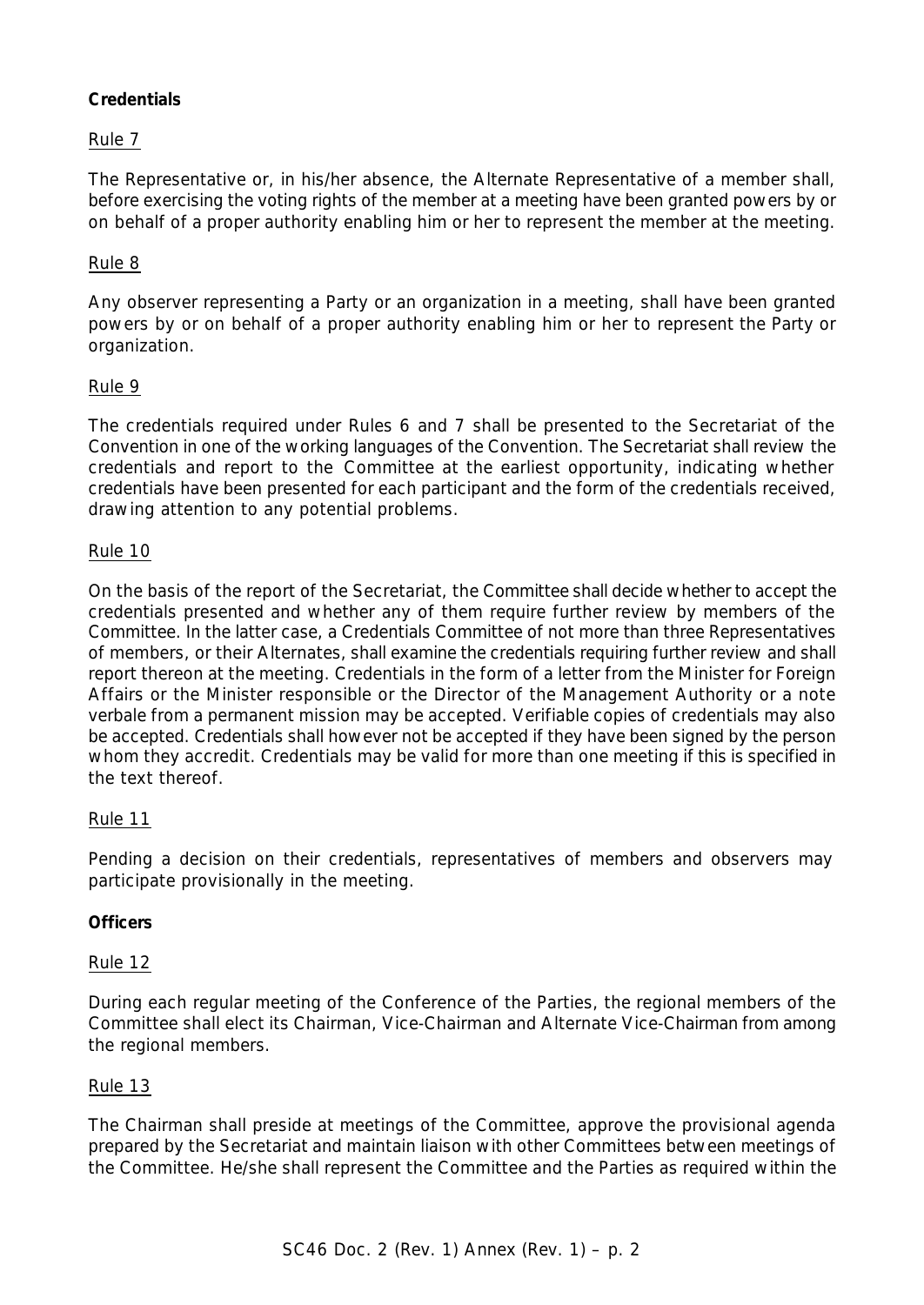limits of the Committee's mandate, and shall carry out such other functions as may be entrusted to him/her by the Committee.

## Rule 14

The Vice-Chairman and the Alternate Vice-Chairman shall assist the Chairman in his/her functions, and shall act on his/her behalf at meetings in the absence of the Chairman.

### Rule 15

The Secretariat of the Convention shall service and act as secretary for meetings of the Committee. However, in the event of a closed session, the meeting shall provide for its own rapporteur, if needed.

## **Meetings**

## Rule 16

The Committee shall normally meet at least once every year.

### Rule 17

Meetings of the Committee shall be called at the request of the Chairman or of a simple majority of the members.

### Rule 18

The time and place of meetings shall be determined by the Chairman.

### Rule 19

Notice of meetings shall normally be given by the Secretariat at least 75 days, and in case of emergency meetings at least 14 days, in advance of the meeting.

### Rule 20

Documents to be considered at a meeting shall normally be provided to the Secretariat at least 60 days before the meeting where they are to be discussed.

### Rule 21

All documents submitted to the Secretariat by a Party, or submitted by an observer at the request of the Chairman, shall be placed on the Secretariat's website as soon as possible after they are received in the original language in which they have been submitted. The Secretariat shall distribute printed documents for any meeting at least 45 days before the proposed date of the meeting where they are to be discussed. The documents shall be provided to all members of the Committee, to all Parties that may be directly affected by any discussion of the documents and to all Parties that have informed the Secretariat of their intention to be represented at the meeting.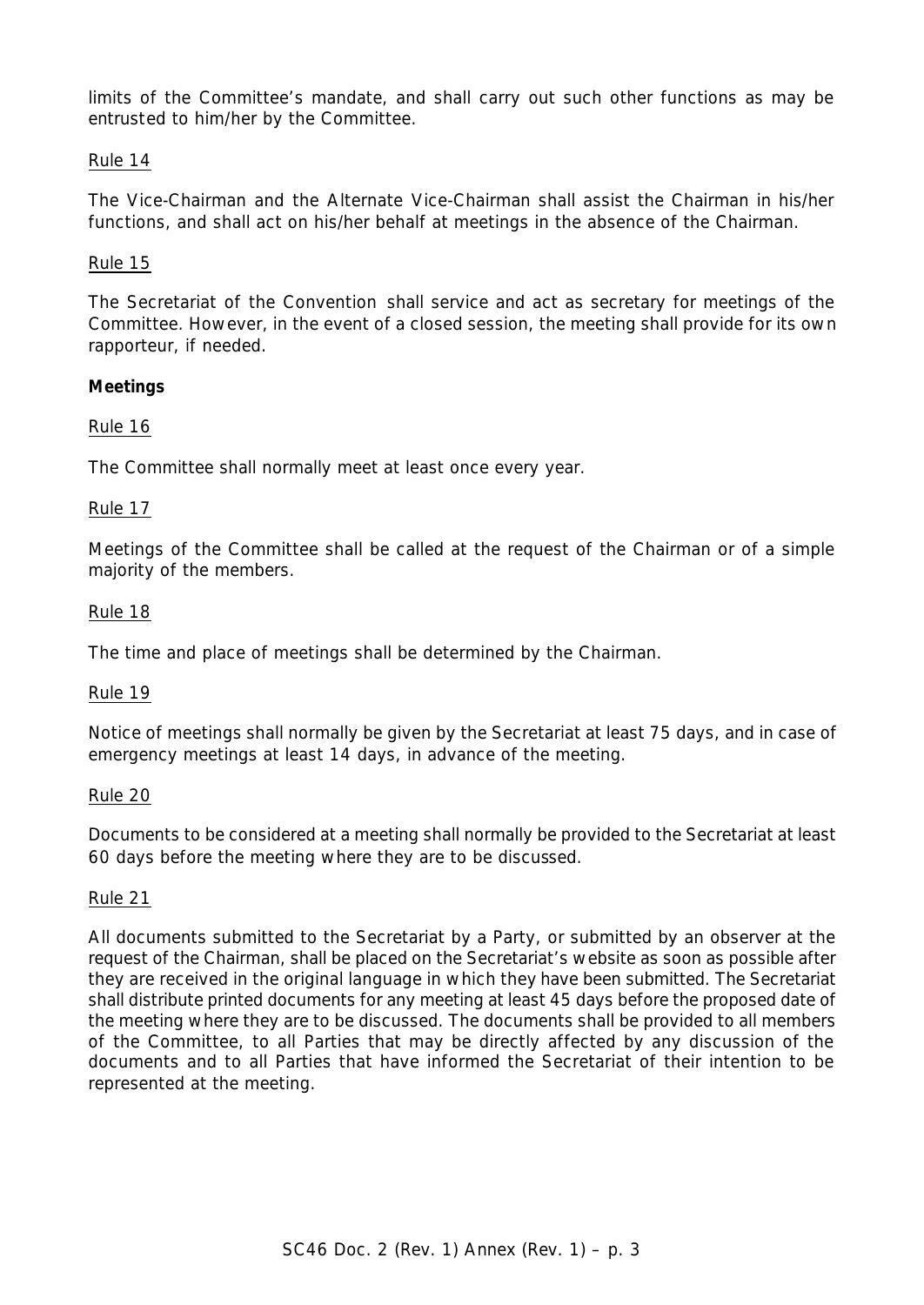## Rule 22

A quorum for a meeting shall consist of Representatives or Alternate Representatives of seven regional members or alternate regional members from at least four regions. No decision shall be taken at a meeting in the absence of a quorum.

### Rule 23

- 1. The right to speak shall extend to all participants whose credentials are under consideration or have been accepted, and to observers who have been admitted to the meeting in accordance with Rule 5 or 6, as well as to the Secretariat.
- 2. The Chairman shall, as a general rule, call upon speakers in the order in which they signify their desire to speak and shall give precedence to the delegates and to the Secretariat. Amongst observers, precedence shall be given to non-Party States, intergovernmental organizations and non-governmental organizations, in this order. However the Chairman may depart from this general rule and call on speakers in the order that he/she judges appropriate to ensure the timely progress of the debate.
- 3. Participants shall speak only if called upon by the Chairman, who may call a speaker to order if his/her remarks are not relevant to the subject under discussion.
- 4. A speaker shall not be interrupted except on a point of order. He/she may, however, with the permission of the Chairman, give way during his/her intervention to allow any other participant to request elucidation on a particular point.
- 5. The Chairman of a committee or working group may be accorded precedence for the purpose of explaining the conclusion arrived at by that committee or working group.
- 6. The Committee may, on a proposal by the Chairman or by a Representative, limit the time to be allowed to each speaker and the number of times the members of a delegation or the observers may speak on any question. When the debate is subject to such limits, and a speaker has spoken for his/her allotted time, the Chairman shall call him/her to order without delay.
- 7. During the course of a debate the Chairman may announce the list of speakers and, with the consent of the Committee, declare the list closed. He/she may, however, accord the right of reply to any participant if an intervention delivered after he/she has declared the list closed makes this desirable.

### Rule 24

Decisions of the Committee shall be taken by consensus unless a vote is requested by the Chairman or by Representatives or Alternate Representatives of regional members or alternate regional members from two regions.

### Rule 25

In the case of a vote, the decision of the Committee shall be taken by a simple majority of the regional members or alternate regional members voting. In the case of a tie, the motion shall be considered as rejected unless the tie is broken by the vote of the Depositary Government.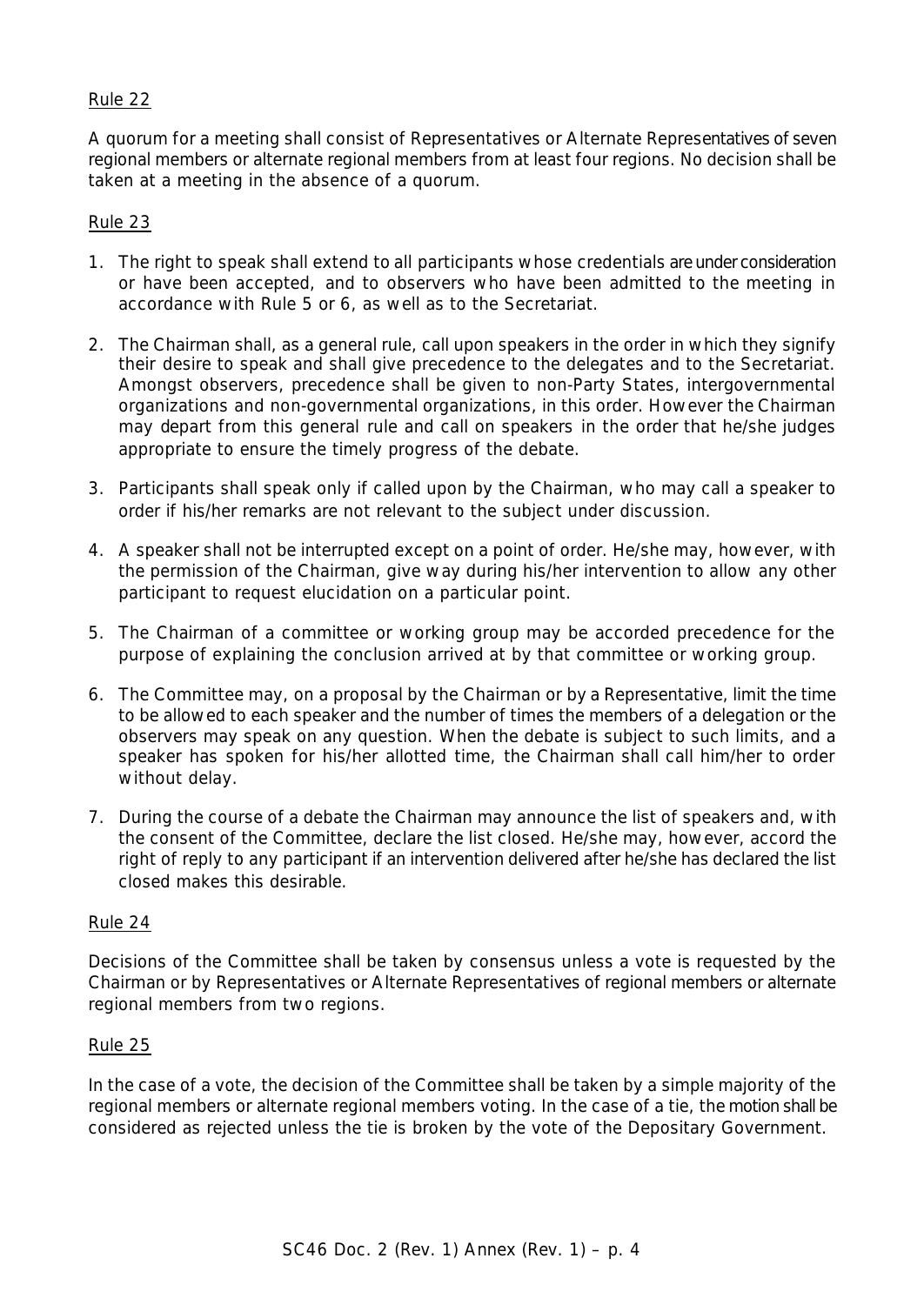### Rule 26

At the request of the Chairman or of any Representative or Alternate Representative the Committee shall decide by a vote whether the discussion of any particular subject shall be held in closed session; any such vote shall be decided by a simple majority. Parties represented at the meeting by observers shall be entitled to be represented at closed sessions.

#### Rule 27

A concise executive summary of the decisions of the Standing Committee shall be prepared by the Secretary and endorsed by the Standing Committee before the closure of each meeting.

#### Rule 28

A summary record of each meeting shall be prepared by the Secretary and sent to the Parties represented at the meeting within 40 days. This shall be presented in the order of the agenda and comprise three parts for each agenda item: a short statement indicating the main points of the discussion (without reference to any particular Party); the text indicating the decision that was made, as it appears in the executive summary; and the text of any statement provided by the representative of any Party that was read into the record during the meeting. The Secretary shall take into account the comments received within 20 days of the circulation and shall communicate the final summary record to all Parties after it is approved by the Chairman.

#### Rule 29

The working languages of the meetings of the Committee shall be English, French and Spanish.

#### **Communication procedure**

#### Rule 30

Any member may submit a proposal to the Chairman for a decision by postal procedure. The Chairman shall send the proposal to the Secretariat for communication to the members, who shall comment within 40 days of the communication of the proposal; any comments received by the Secretariat within this time limit shall also be so communicated to the members.

#### Rule 31

If no objection from a regional member to a proposal is received by the Secretariat within 25 days of the date when the results of the consultation on the proposal were communicated to the members, the proposal shall be considered as adopted, and notice of the adoption shall be given to all members.

#### Rule 32

If any regional member objects to a proposal within the applicable time limit, the proposal shall be put to a vote. The proposal shall be considered as decided by a simple majority of the regional members. If no majority is achieved, the proposal shall be referred to the next meeting of the Committee.